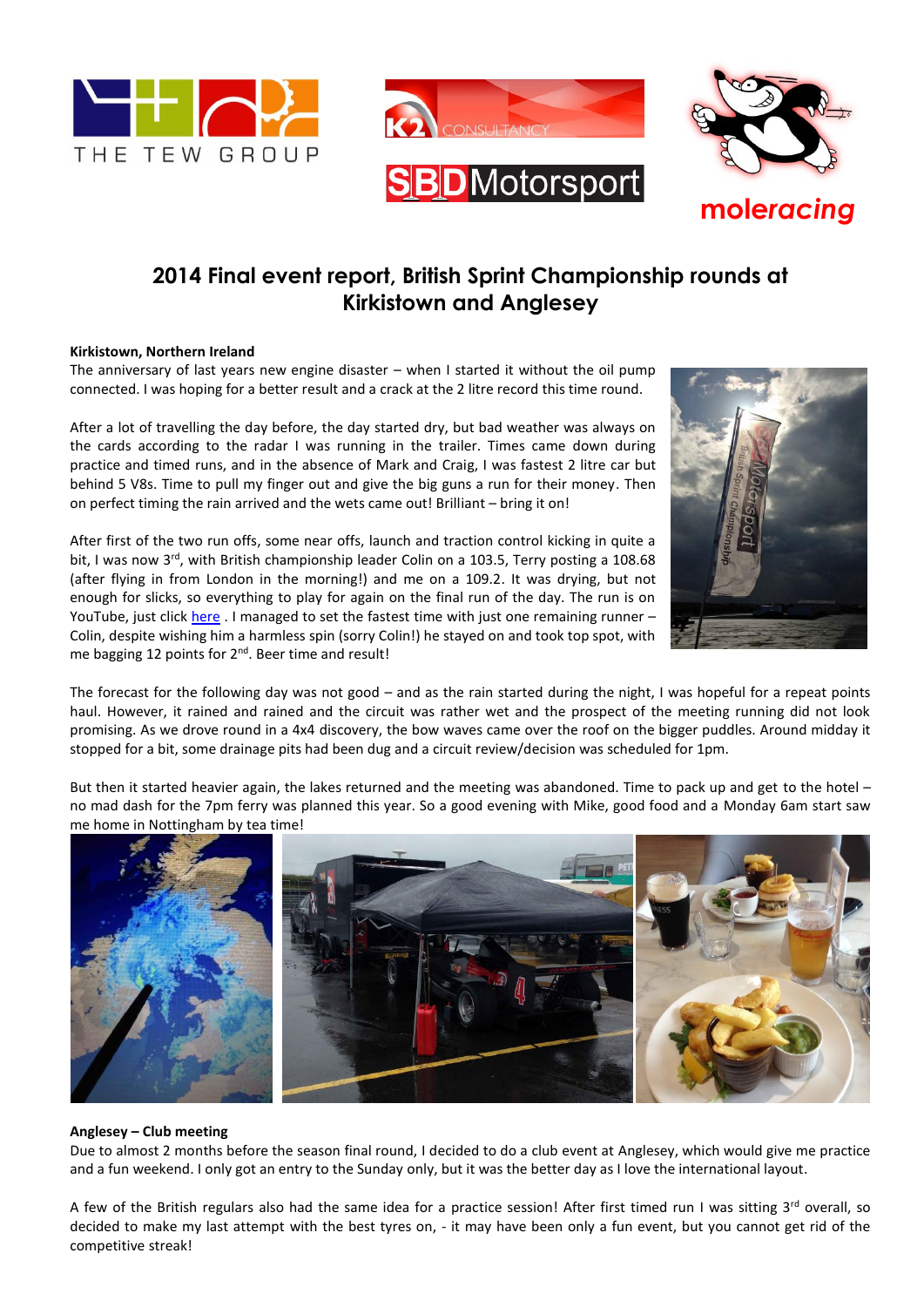So to the line, wait for green light, bring the revs up to 6,000, engage launch control, drop clutch, control the drift and you reach 60mph around 3 seconds later – normally, but something felt strange, but I went to about 100mph before the first corner, braked, turned in then tried to accelerate – nothing, I thought I was in neutral, but no, it was game over.



As it turned out, this was a good time for the drive shaft to snap! Otherwise it would have been in the important event in a months' time!

### **Anglesey British Sprint Finale**

I used my original formula ford drive shaft to attempt to get me through the last weekend of 2014 – new ones being ordered for 2015. It was important to get a result, as I could have been pushed back to  $9<sup>th</sup>$  if others did really well.



The drive shaft however was weak compared to what I snapped last time out so I had to be really gentle. I drew a line down the length of the shaft to monitor any twist.

Chris and Jonny came down from the North East to run the car for me all weekend and did a fantastic job – thanks guys. We were due to get the remains of Hurricane coming over the country. The forecast was for 80mm of rain over the weekend and serious storm force winds.



The trailer was rocking violently during Friday evening, so tents were out of the question. Chris and Jonny slept in the trailer and I slept in the back of the Merc!



No Colin and Heather this weekend as they had wrapped up the British Championship top 2 slots, so good points on the card for all the remaining entrants.

A single lap of the national circuit was on the cards for Saturday. Very gentle on all starts was required as I had no more drive shafts! I eventually finished  $5<sup>th</sup>$ , slightly slower than last year time – my first non PB of the season.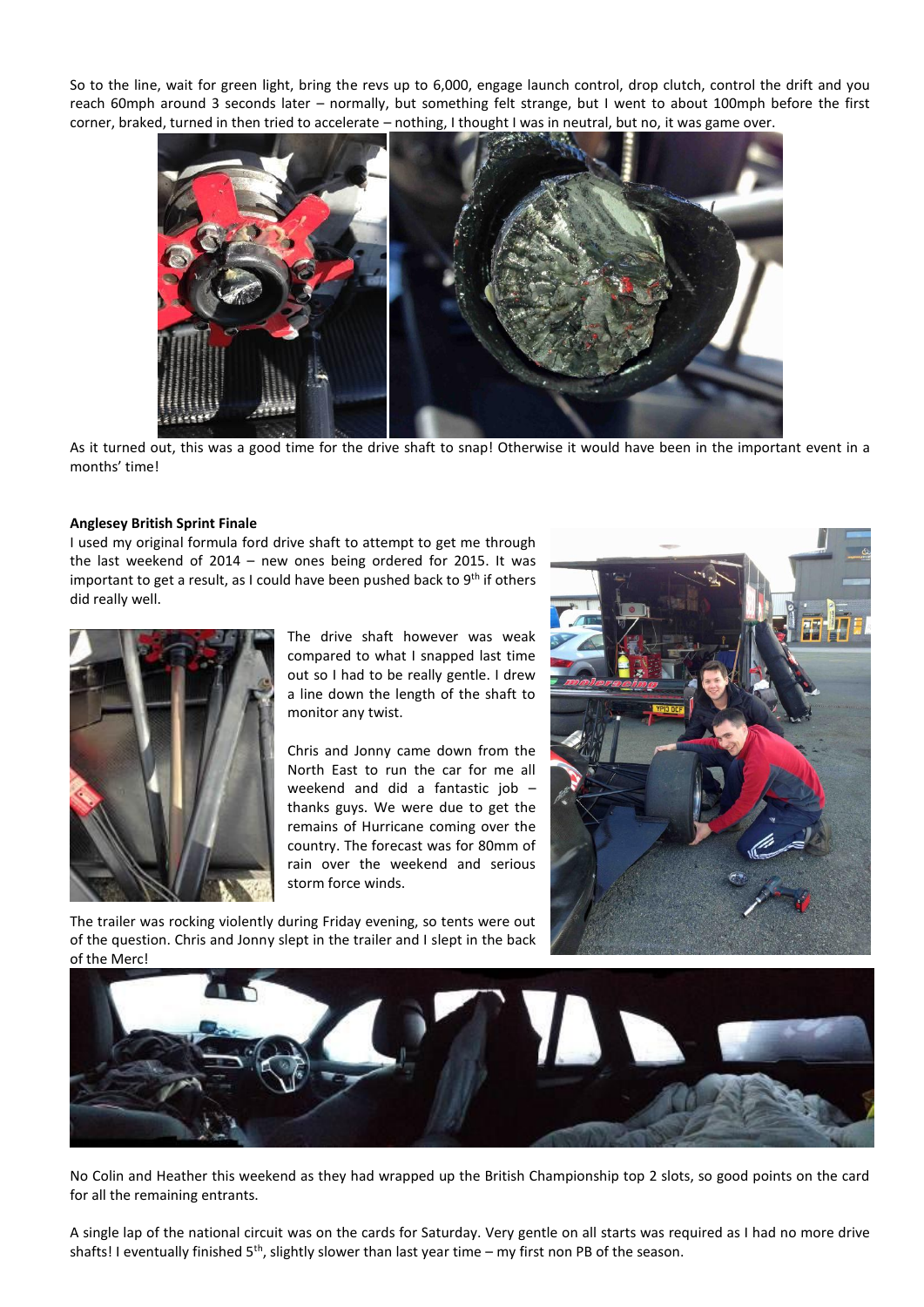However the big drive shaft story of the day was on Mark and Craig's Reynard – this snapped cleanly in the centre after the first timed run. Even more annoying considering Mark and Craig qualified 1<sup>st</sup> and 2<sup>nd</sup> fastest overall. So they drilled out a socket from the toolbox and set off on a round tour of Anglesey looking for a friendly welder! Amazingly, they were back, rebuilt and made the run off in time. Craig took a very slow, "let's see if this hangs together" lap, then Mark put a time in that went under the class record I had set last year. Second run, Craig let loose with all the beans, and beat Marks time to claim his first Top 12 run off – Great result and well deserved.

A good evening was had by all – and yes maybe too many beers were consumed, but the mole trailer became the social centre as 10 of us crammed in watching F1 qualifying from Suzuka and having a good laugh.

Sunday saw the international circuit configuration, and more gentle starts in case my

driveshaft let go. If it did, it had the potential to cause a big accident as the shaft flailing around at 140mph and pitching you off the track didn't bear thinking about.



Marks welded repair finally failed in practice, so it was season over from them, but Mark had achieved his objective of 3rd overall and Craig very happy in  $4<sup>th</sup>$ . I was playing it gentle, with rain on and off meant I qualified 4<sup>th</sup> with an 85secs behind Terry Homes in top spot then Steve Broughton and John Graham. For the first run off, I started reasonably gently and got around OK, chopping 2.5 secs off my time but had now dropped to 5<sup>th</sup>

So last run of the year, can't finish  $5<sup>th</sup>$  can I. Let's go for it. Big rev launch (but no launch control), spinning away from the line, committed corner entry speed, no mistakes, braking on the limit

for the uphill, 140mph approach corner of Rocket, both understeer and oversteer on most bends, lots of exit kerb use and I stopped the clocks at 80.79 to move to 2<sup>nd</sup>. Well chuffed and 6<sup>th</sup> in championship secured. (Onboard

Analysing the mark on the driveshaft it had twisted a full 90 degrees down its length over the weekend. We were lucky.

Next season will see a very significant step forward, as I have a brand new gearbox from Hewland to replace the current 4 speed manual H pattern LD200 I am using. I'm the first customer outside the Carl Haas team in America to have the JL gearbox, so we shall have 5 speed, fully sequential, paddle shift

control next year and to cap it, full fly by wire motor actuated new throttle bodies, so with a better 'box, more power, new driveshafts and new brakes – watch this space for 2015!



*All car photos by Neil Lambert*

video by clicking [here\)](https://www.youtube.com/watch?v=hDLP1UUt0K4&index=2&list=UUw-mS48mesUvbmruOdQc3iA).